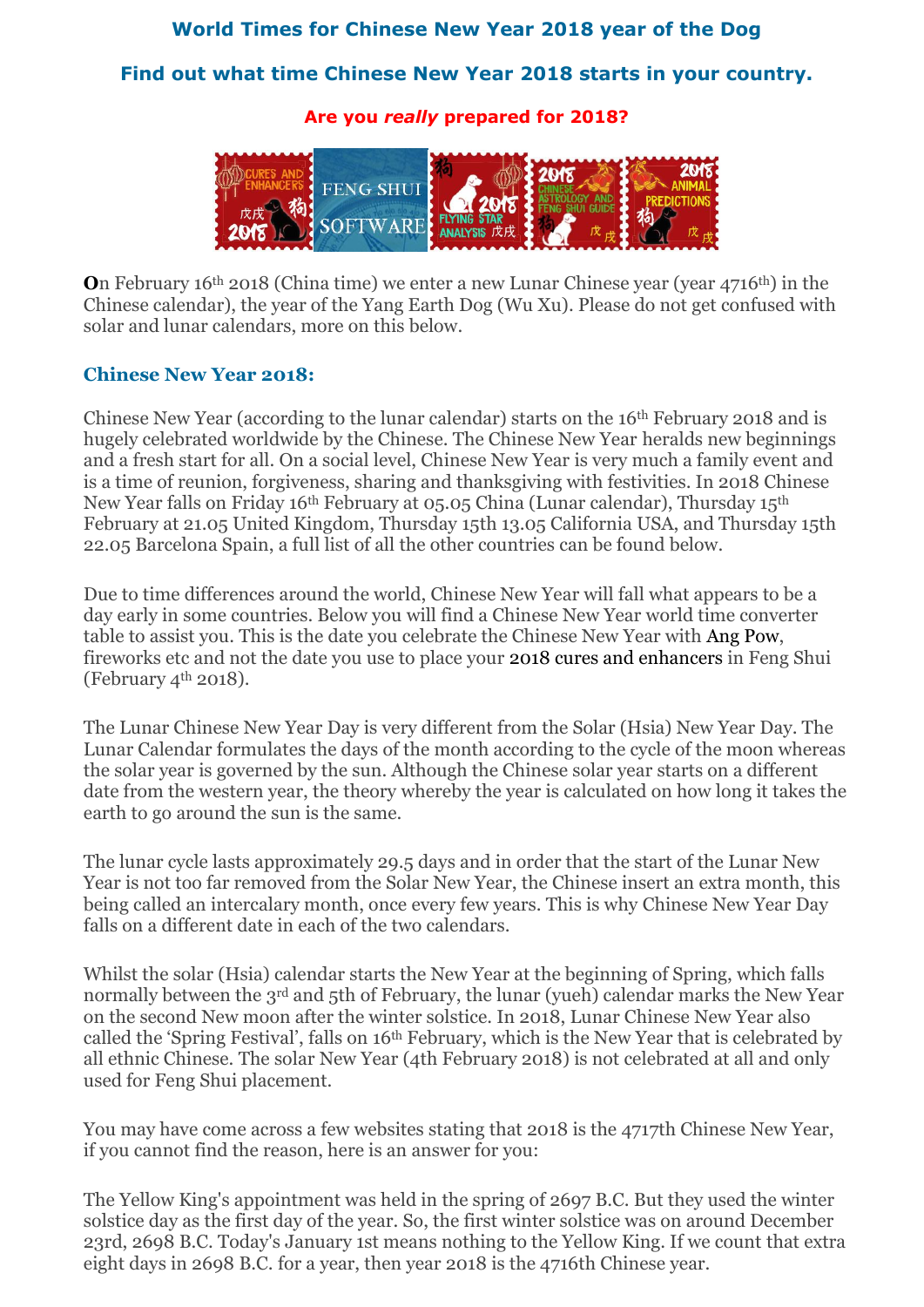

# **Chinese New Year 2018 World times.**

# **Friday 16th February 2018, 05.05 Hong Kong time.**

## **This is the date that Chinese New Year would be celebrated.**

## **Chinese New Year (Lunar calendar) World times converter.**

| AFGHANISTAN - KABUL       | FRI 01.35 | <b>MOROCCO - CASABLANCA</b>     | THU 21.05 |
|---------------------------|-----------|---------------------------------|-----------|
| Algeria - Algiers         | Thu 22.05 | Myanmar - Yangon                | Fri 03.35 |
| Argentina - Buenos Aires  | Thu 18.05 | Nepal - Kathmandu               | Fri 02.50 |
| Australia - Canberra      | Fri 08.05 | Netherlands - Amsterdam         | Thu 22.05 |
| Australia - Sydney        | Fri 08.05 | New Zealand - Auckland          | Fri 10.05 |
| Australia - Darwin        | Fri 06.35 | New Zealand - Chatham<br>Island | Fri 10.05 |
| Australia - Brisbane      | Fri 07.05 | Nicaragua - Managua             | Thu 15.05 |
| Australia - Adelaide      | Fri 07.35 | Nigeria - Lagos                 | Thu 22.05 |
| Australia - Melbourne     | Fri 08.05 | Norway - Oslo                   | Thu 22.05 |
| Australia - Perth         | Fri 05.05 | Pakistan - Islamabad            | Fri 02.05 |
| Austria - Vienna          | Thu 22.05 | Pakistan - Karachi              | Fri 02.05 |
| Bahamas - Nassau          | Thu 16.05 | Pakistan - Lahore               | Fri 02.05 |
| Bangladesh - Dhaka        | Fri 03.05 | Paraguay - Asuncion             | Thu 18.05 |
| Belarus - Minsk           | Fri 00.05 | Peru - Lima                     | Thu 16.05 |
| Belgium - Brussels        | Thu 22.05 | Philippines - Manila            | Fri 05.05 |
| Bolivia - La Paz          | Thu 17.05 | Poland - Warsaw                 | Thu 22.05 |
| Brazil - Distrito Federal | Thu 19.05 | Portugal - Lisbon               | Thu 21.05 |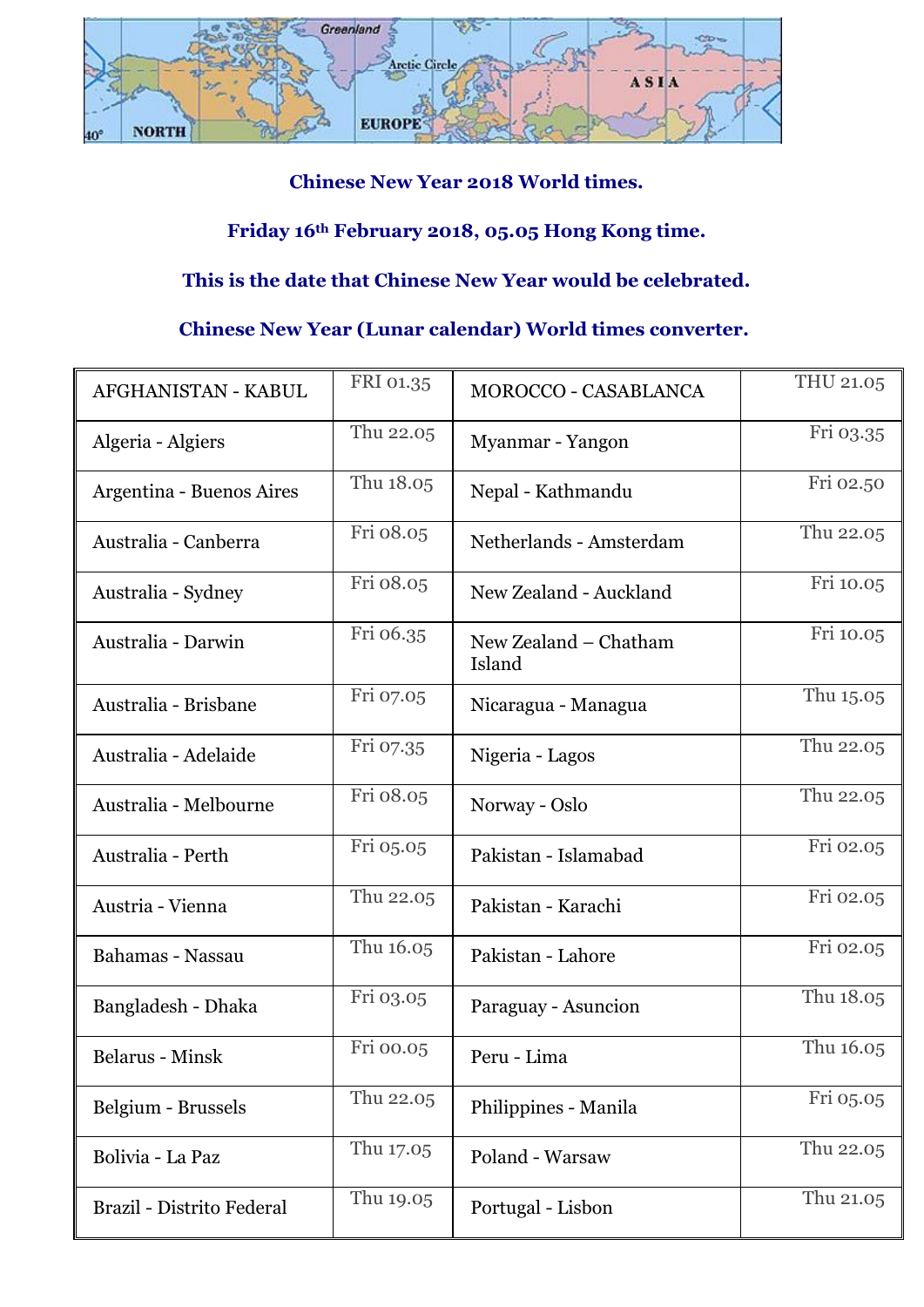| Brazil - Rio de Janeiro | Thu 19.05 | Puerto Rico - San Juan      | Thu 17.05 |
|-------------------------|-----------|-----------------------------|-----------|
| Brazil - São Paulo      | Thu 19.05 | Romania - Bucharest         | Thu 23.05 |
| Bulgaria - Sofia        | Thu 23.05 | Russia - Anadyr             | Fri 09.05 |
| Canada - Edmonton       | Thu 14.05 | Russia - Moscow             | Fri 00.05 |
| Canada - Vancouver      | Thu 13.05 | Saudi Arabia - Riyadh       | Fri 00.05 |
| Canada - Winnipeg       | Thu 15.05 | Serbia - Belgrade           | Thu 22.05 |
| Canada - St. John's     | Thu 17.35 | Singapore                   | Fri 05.05 |
| Canada - Halifax        | Thu 17.05 | South Africa - Cape Town    | Thu 23.05 |
| Canada - Ottawa         | Thu 16.05 | South Africa - Johannesburg | Thu 23.05 |
| Canada - Toronto        | Thu 16.05 | South Korea - Seoul         | Fri 06.05 |
| Canada - Montreal       | Thu 16.05 | Spain - Barcelona           | Thu 22.05 |
| Chile - Santiago        | Thu 18.05 | Spain - Madrid              | Thu 22.05 |
| China - Beijing         | Fri 05.05 | Sudan - Khartoum            | Thu 23.05 |
| Colombia - Bogota       | Thu 16.05 | Sweden - Stockholm          | Thu 22.05 |
| Croatia - Zagreb        | Thu 22.05 | <b>Switzerland Geneva</b>   | Thu 22.05 |
| Cuba - Havana           | Thu 16.05 | Switzerland - Zürich        | Thu 22.05 |
| Czech Republic - Prague | Thu 22.05 | Taiwan - Taipei             | Fri 05.05 |
| Denmark - Copenhagen    | Thu 22.05 | Thailand - Bangkok          | Fri 04.05 |
| Dominican Republic      | Thu 17.05 | Turkey - Ankara             | Fri 00.05 |
| Egypt - Cairo           | Thu 23.05 | Turkey - Istanbul           | Fri 00.05 |
| England - London        | Thu 21.05 | U.K. - England - London     | Thu 21.05 |
| Estonia - Tallinn       | Thu 23.05 | U.S.A. - Anchorage          | Thu 12.05 |
| Ethiopia - Addis Ababa  | Fri 00.05 | U.S.A. - Phoenix            | Thu 14.05 |
| Fiji - Suva             | Fri 09.05 | U.S.A. - Los Angeles        | Thu 13.05 |
| Finland - Helsinki      | Thu 23.05 | U.S.A. - San Francisco      | Thu 13.05 |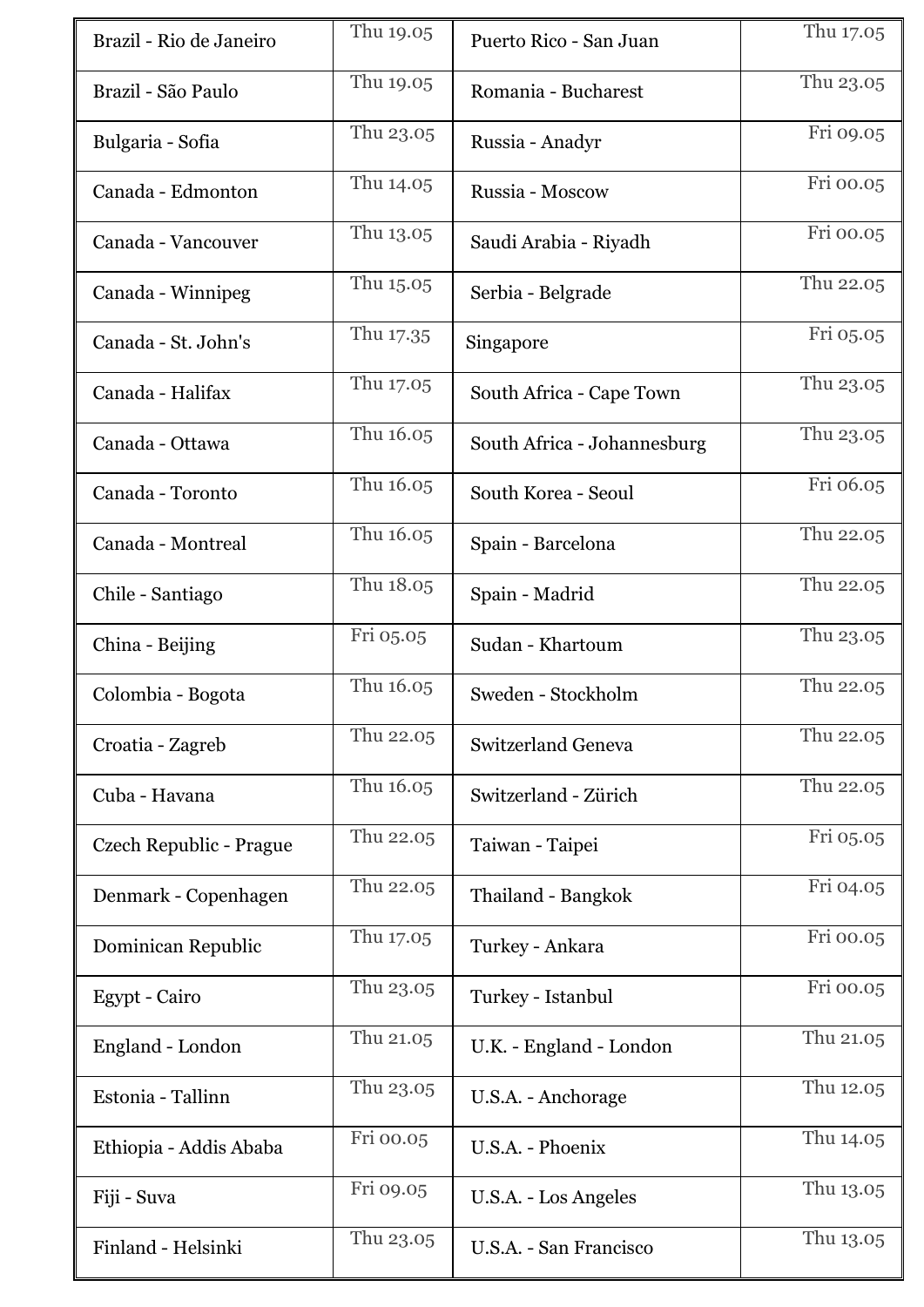| France - Paris               | Thu 22.05 | U.S.A. - Denver        | Thu 14.05 |
|------------------------------|-----------|------------------------|-----------|
| Germany - Berlin             | Thu 22.05 | U.S.A. – Washington DC | Thu 16.05 |
| Germany - Frankfurt          | Thu 22.05 | U.S.A. - Miami         | Thu 16.05 |
| Greece - Athens              | Thu 23.05 | U.S.A. - Atlanta       | Thu 16.05 |
| Guatemala - Guatemala        | Thu 15.05 | U.S.A. - Honolulu      | Thu 11.05 |
| Honduras - Tegucigalpa       | Thu 15.05 | U.S.A. - Chicago       | Thu 56.05 |
| Hungary - Budapest           | Thu 22.05 | U.S.A. - Indianapolis  | Thu 16.05 |
| Iceland - Reykjavik          | Thu 21.05 | U.S.A. - New Orleans   | Thu 15.05 |
| India - Kolkata              | Sat 05.07 | U.S.A. - Boston        | Thu 16.05 |
| India - Mumbai               | Sat 05.07 | U.S.A. - Detroit       | Thu 16.05 |
| India - New Delhi            | Fri 02.35 | U.S.A. - Minneapolis   | Thu 15.05 |
| Indonesia - Java - Jakarta   | Fri 04.05 | U.S.A. - New York      | Thu 16.05 |
| Iran - Tehran                | Fri 00.35 | U.S.A. - Philadelphia  | Thu 16.05 |
| Iraq - Baghdad               | Fri 00.05 | U.S.A. - Houston       | Thu 15.05 |
| Ireland - Dublin             | Thu 21.05 | U.S.A. - Seattle       | Thu 13.05 |
| Israel - Jerusalem           | Thu 23.05 | Ukraine - Kyiv         | Thu 23.05 |
| Italy - Rome                 | Thu 22.05 | UAE - Dubai            | Fri 01.05 |
| Jamaica - Kingston           | Thu 16.05 | Uruguay - Montevideo   | Thu 18.05 |
| Japan - Tokyo                | Fri 06.05 | Uzbekistan - Tashkent  | Fri 02.05 |
| Jordan - Amman               | Thu 23.05 | Venezuela - Caracas    | Thu 17.05 |
| Kenya - Nairobi              | Fri 00.05 | Vietnam - Hanoi        | Fri 04.05 |
| Kiribati - Kiritimati        | Fri 11.05 | Yemen - Aden           | Fri 00.05 |
| Kuwait – Kuwait City         | Fri 00.05 | Zimbabwe - Harare      | Thu 23.05 |
| Lebanon - Beirut             | Thu 23.05 |                        |           |
| Madagascar -<br>Antananarivo | Fri 00.05 |                        |           |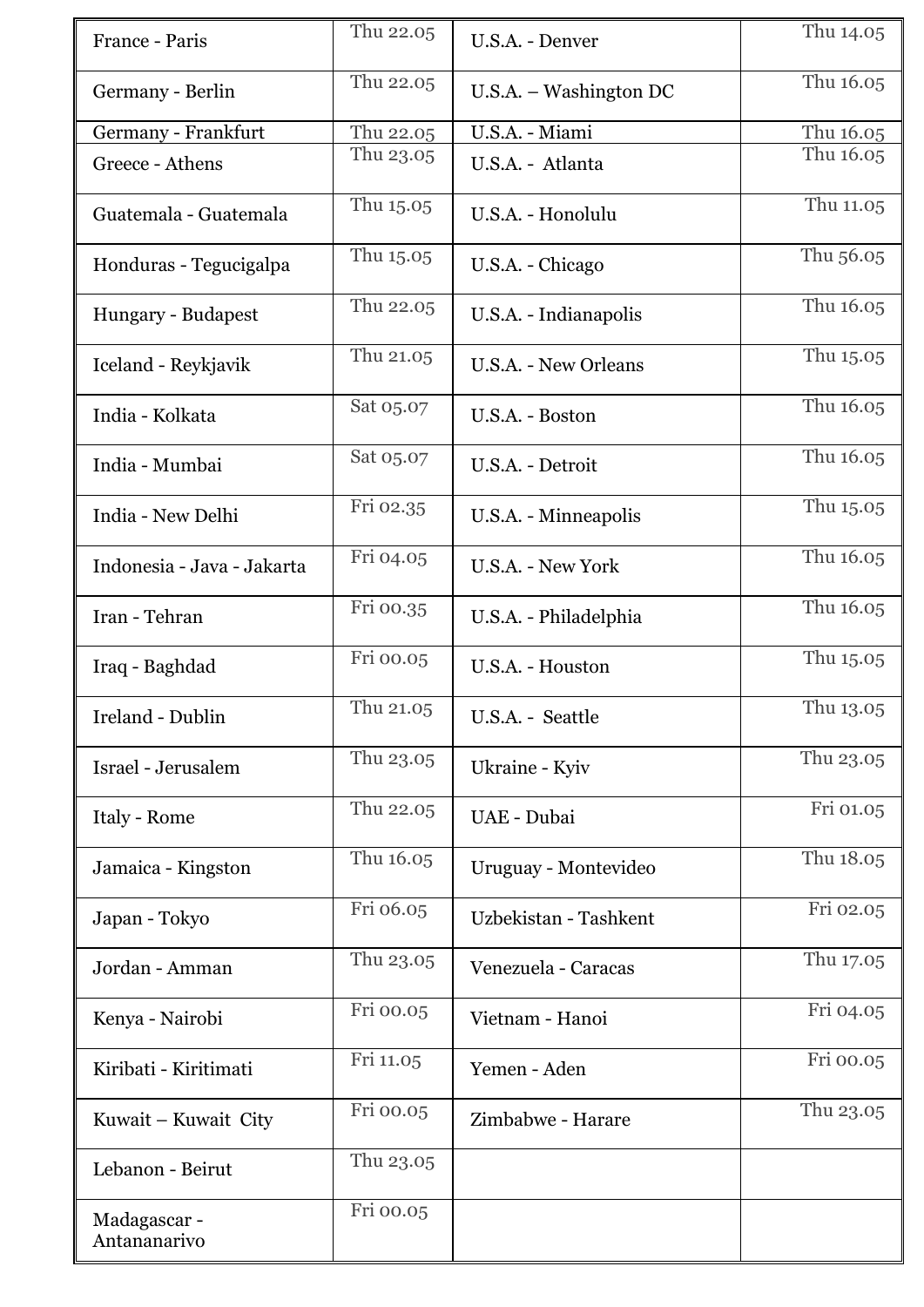| Malaysia - Kuala Lumpur | Fri 05.05 |  |
|-------------------------|-----------|--|
| Mexico - Mexico City    | Thu 15.05 |  |
|                         |           |  |

**Chinese (Solar calendar) New Year 2018**

### **Friday, 4 February 2018, 05:38 Hong Kong time. The solar calendar is what we use when placing annual Feng Shui cures and not the day you would celebrate the New Year (times below).**

### **Chinese New Year (solar calendar) World times converter.**

| <b>AFGHANISTAN -</b><br><b>KABUL</b> | <b>SUN 02.08</b> | MOROCCO-<br><b>CASABLANCA</b> | SAT 21.38 |
|--------------------------------------|------------------|-------------------------------|-----------|
| Algeria - Algiers                    | Sat 22.38        | Myanmar - Yangon              | Sun 04.08 |
| Argentina - Buenos<br>Aires          | Sat 18.38        | Nepal - Kathmandu             | Sun 03.23 |
| Australia - Canberra                 | Sun 08.38        | Netherlands -<br>Amsterdam    | Sat 22.38 |
| Australia - Sydney                   | Sun 08.38        | New Zealand - Auckland        | Sun 10.38 |
| Australia - Brisbane                 | Sun 07.38        | Nicaragua - Managua           | Sat 15.38 |
| Australia - Adelaide                 | Sun 08.08        | Nigeria - Lagos               | Sat 22.38 |
| Australia - Melbourne                | Sun 08.38        | Norway - Oslo                 | Sat 22.38 |
| Australia - Perth                    | Sun 05.38        | Pakistan - Islamabad          | Sun 02.38 |
| Austria - Vienna                     | Sat 22.38        | Pakistan - Karachi            | Sun 02.38 |
| Bahamas - Nassau                     | Sat 16.38        | Pakistan - Lahore             | Sun 02.38 |
| Bangladesh - Dhaka                   | Sun 03.38        | Paraguay - Asuncion           | Sat 18.38 |
| <b>Belarus - Minsk</b>               | Sun 00.38        | Peru - Lima                   | Sat 16.38 |
| Belgium - Brussels                   | Sat 22.38        | Philippines - Manila          | Sun 05.38 |
| Bolivia - La Paz                     | Sat 17.38        | Poland - Warsaw               | Sat 22.38 |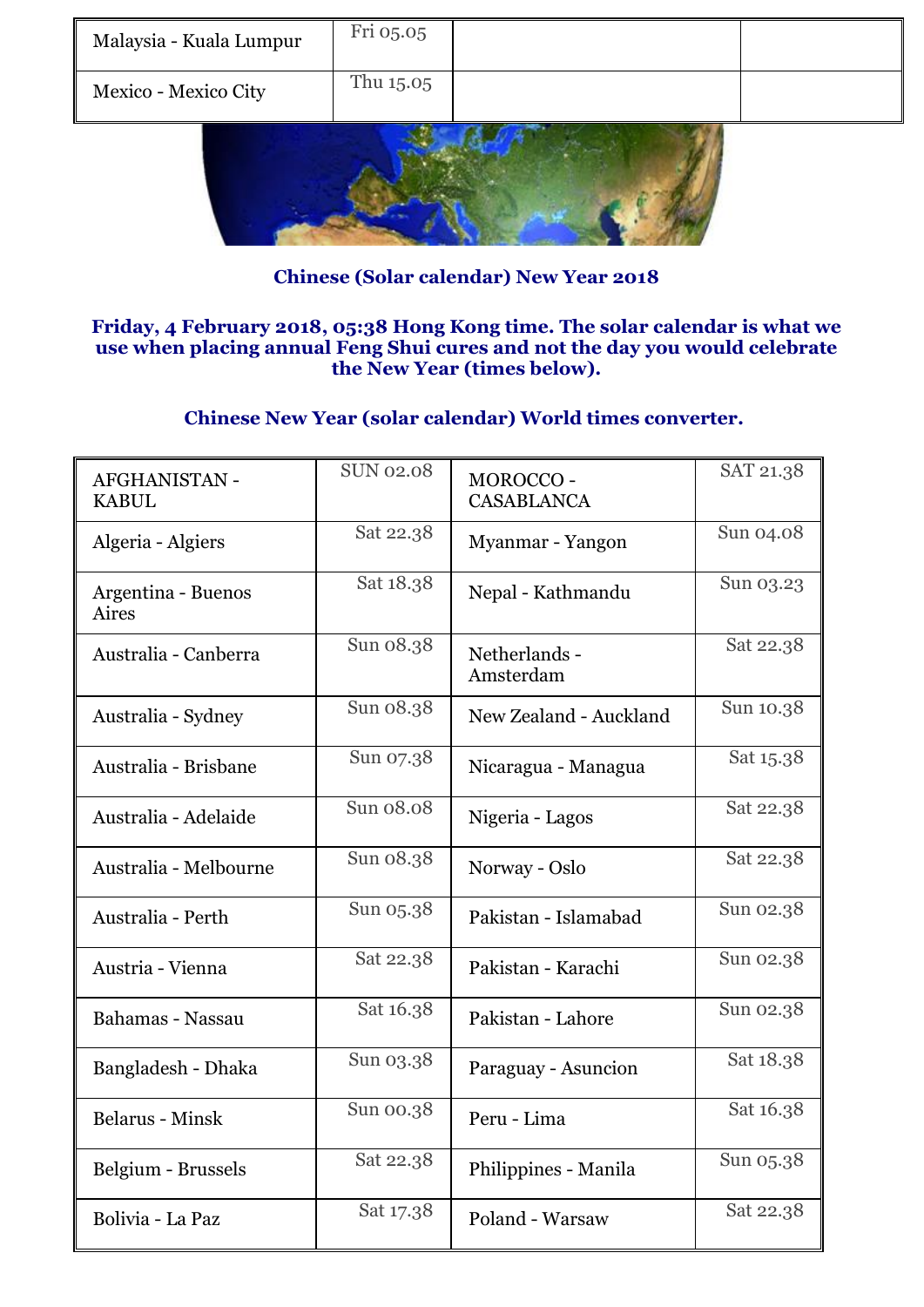| Brazil – Distrito Federal | Sat 19.38 | Portugal - Lisbon              | Sat 21.38 |
|---------------------------|-----------|--------------------------------|-----------|
| Brazil - Rio de Janeiro   | Sat 19.38 | Puerto Rico - San Juan         | Sat 17.38 |
| Brazil - São Paulo        | Sat 19.38 | Romania - Bucharest            | Sat 23.38 |
| Bulgaria - Sofia          | Sat 23.38 | Russia - Anadyr                | Sun 09.38 |
| Canada - Edmonton         | Sat 14.38 | Russia - Moscow                | Sun 00.38 |
| Canada - Vancouver        | Sat 13.38 | Saudi Arabia - Riyadh          | Sun 00.38 |
| Canada - Winnipeg         | Sat 15.38 | Serbia - Belgrade              | Sat 22.38 |
| Canada - St. John's       | Sat 18.08 | Singapore                      | Sun 05.38 |
| Canada - Halifax          | Sat 17.38 | South Africa - Cape<br>Town    | Sat 22.38 |
| Canada - Ottawa           | Sat 16.38 | South Africa -<br>Johannesburg | Sat 23.38 |
| Canada - Toronto          | Sat 16.38 | South Korea - Seoul            | Sun 06.38 |
| Canada - Montreal         | Sat 16.38 | Spain - Barcelona              | Sat 22.38 |
| Chile - Santiago          | Sat 18.38 | Spain - Madrid                 | Sat 22.38 |
| China - Beijing           | Sun 05.38 | Sudan - Khartoum               | Sat 23.38 |
| China - Hong Kong         | Sun 05.38 | Sweden - Stockholm             | Sat 22.38 |
| China - Shanghai          | Sun 05.38 | Switzerland - Geneva           | Sat 22.38 |
| Colombia - Bogota         | Sat 16.38 | Switzerland - Zürich           | Sat 22.38 |
| Croatia - Zagreb          | Sat 22.38 | Taiwan - Taipei                | Sun 05.38 |
| Cuba - Havana             | Sat 16.38 | Thailand - Bangkok             | Sun 04.38 |
| Czech Republic - Prague   | Sat 22.38 | Turkey - Ankara                | Sun 00.38 |
| Denmark - Copenhagen      | Sat 22.38 | Turkey - Istanbul              | Sun 00.38 |
| Dominican Republic        | Sat 17.38 | U.K. - England - London        | Sat 21.38 |
| Egypt - Cairo             | Sat 22.38 | U.S.A. - Anchorage             | Sat 12.38 |
| England - London          | Sat 21.38 | U.S.A. - Phoenix               | Sat 14.38 |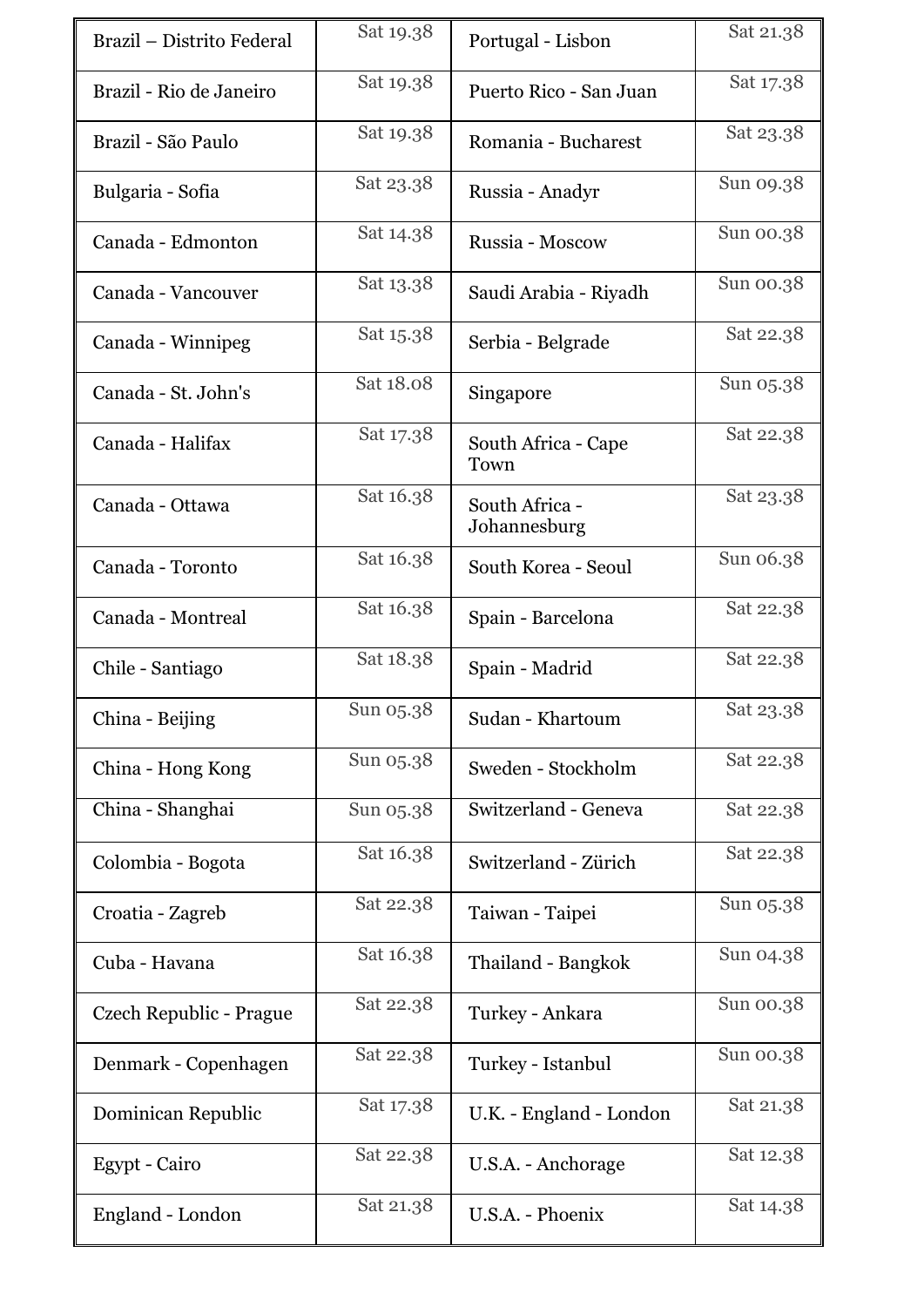| Estonia - Tallinn             | Sat 23.38 | U.S.A. - Los Angeles     | Sat 13.38 |
|-------------------------------|-----------|--------------------------|-----------|
| Ethiopia - Addis Ababa        | Sun 00.38 | U.S.A. - San Francisco   | Sat 13.38 |
| Fiji - Suva                   | Sun 09.38 | U.S.A. - Denver          | Sat 14.38 |
| Finland - Helsinki            | Sat 23.38 | $U.S.A. - Washington DC$ | Sat 16.38 |
| France - Paris                | Sat 22.38 | U.S.A. - Miami           | Sat 16.38 |
| Germany - Berlin              | Sat 22.38 | U.S.A. - Atlanta         | Sat 16.38 |
| Germany - Frankfurt           | Sat 22.38 | U.S.A. - Honolulu        | Sat 11.38 |
| Greece - Athens               | Sat 23.38 | U.S.A. - Chicago         | Sat 15.38 |
| Guatemala - Guatemala         | Sat 15.38 | U.S.A. - Indianapolis    | Sat 16.38 |
| Honduras - Tegucigalpa        | Sat 15.38 | U.S.A. - New Orleans     | Sat 15.38 |
| Hungary - Budapest            | Sat 22.38 | U.S.A. - Boston          | Sat 16.38 |
| Iceland - Reykjavik           | Sat 21.38 | U.S.A. - Detroit         | Sat 16.38 |
| India - Kolkata               | Sun 03.08 | U.S.A. - Minneapolis     | Sat 15.38 |
| India - Mumbai                | Sun 03.08 | U.S.A. - New York        | Sat 16.38 |
| India - New Delhi             | Sun 03.08 | U.S.A. - Philadelphia    | Sat 16.38 |
| Indonesia - Java -<br>Jakarta | Sun 04.38 | U.S.A. - Houston         | Sat 15.38 |
| Iran - Tehran                 | Sun 01.08 | U.S.A. - Seattle         | Sat 13.38 |
| Iraq - Baghdad                | Sun 00.38 | Ukraine - Kyiv           | Sat 23.38 |
| Ireland - Dublin              | Sat 21.38 | UAE - Dubai              | Sun 01.38 |
| Israel - Jerusalem            | Sat 23.38 | Uruguay - Montevideo     | Sat 18.38 |
| Italy - Rome                  | Sat 22.38 | Uzbekistan - Tashkent    | Sun 02.38 |
| Jamaica - Kingston            | Sat 16.38 | Venezuela - Caracas      | Sat 17.38 |
| Japan - Tokyo                 | Sun 06.38 | Vietnam - Hanoi          | Sun 04.38 |
| Jordan - Amman                | Sat 23.38 | Yemen - Aden             | Sun 00.38 |